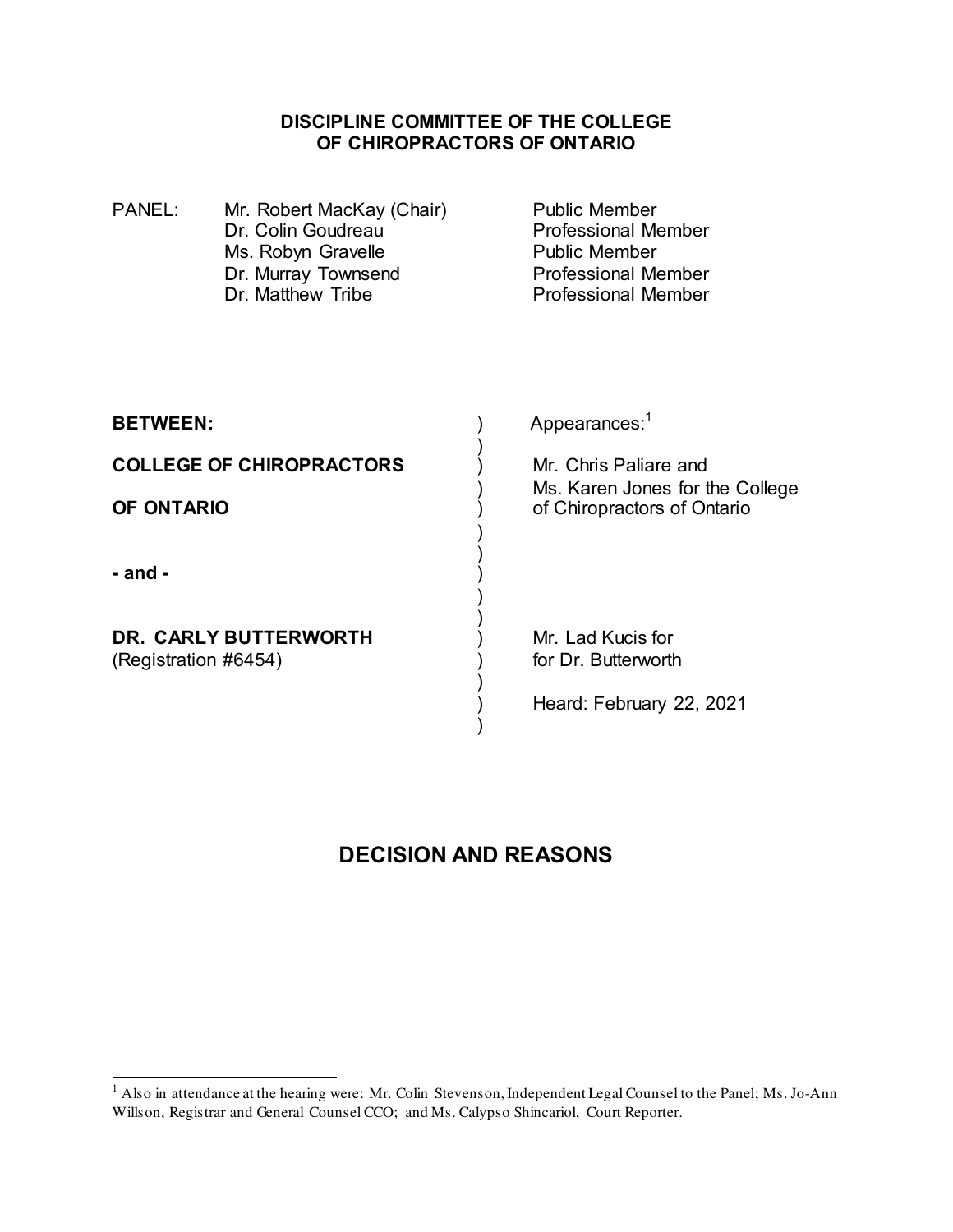#### **DECISION AND REASONS**

#### Introduction

This was a hearing before a panel of the Discipline Committee (the "Panel") of the College of Chiropractors of Ontario (the "College") held on February 22, 2021. The College has a mandate to regulate the practice of the chiropractic profession and to govern its members and, in so doing, serve and protect the public interest.

The Hearing was held virtually using video conferencing with the consent of the parties to comply with Provincial physical distancing recommendations.

#### The Allegations

The allegations against Dr. Carly Butterworth (the "Member") were set out in the Notice of Hearing, dated November 04, 2020. The Notice of Hearing was entered as Exhibit 1 at the hearing and the allegations contained in the Notice of Hearing are attached as Appendix "A" to the Panel's Decision and Reasons.

Mr. Paliare on behalf of the College stated there had been discussions with the Member that had resulted in a Resolution Agreement. The College and the Member would therefore be jointly presenting an Agreed Statement of Facts and, if accepted by the Panel, a Joint Submission as to Penalty and Costs would then be made.

## Agreed Statement of Facts

 $\overline{a}$ 

The Agreed Statement of Facts $^2$  which had been signed by the parties was entered as Exhibit 2. During the course of the submissions that followed, Mr. Paliare reviewed the Agreed Statement of Facts in its entirety. The Agreed Statement of Facts, Exhibit 2, provided as follows:

 $^{2}$  24 hours before the Hearing, exhibits 2 and 3 were delivered to the Panel members in the interests of hearing economy and on consent of the parties.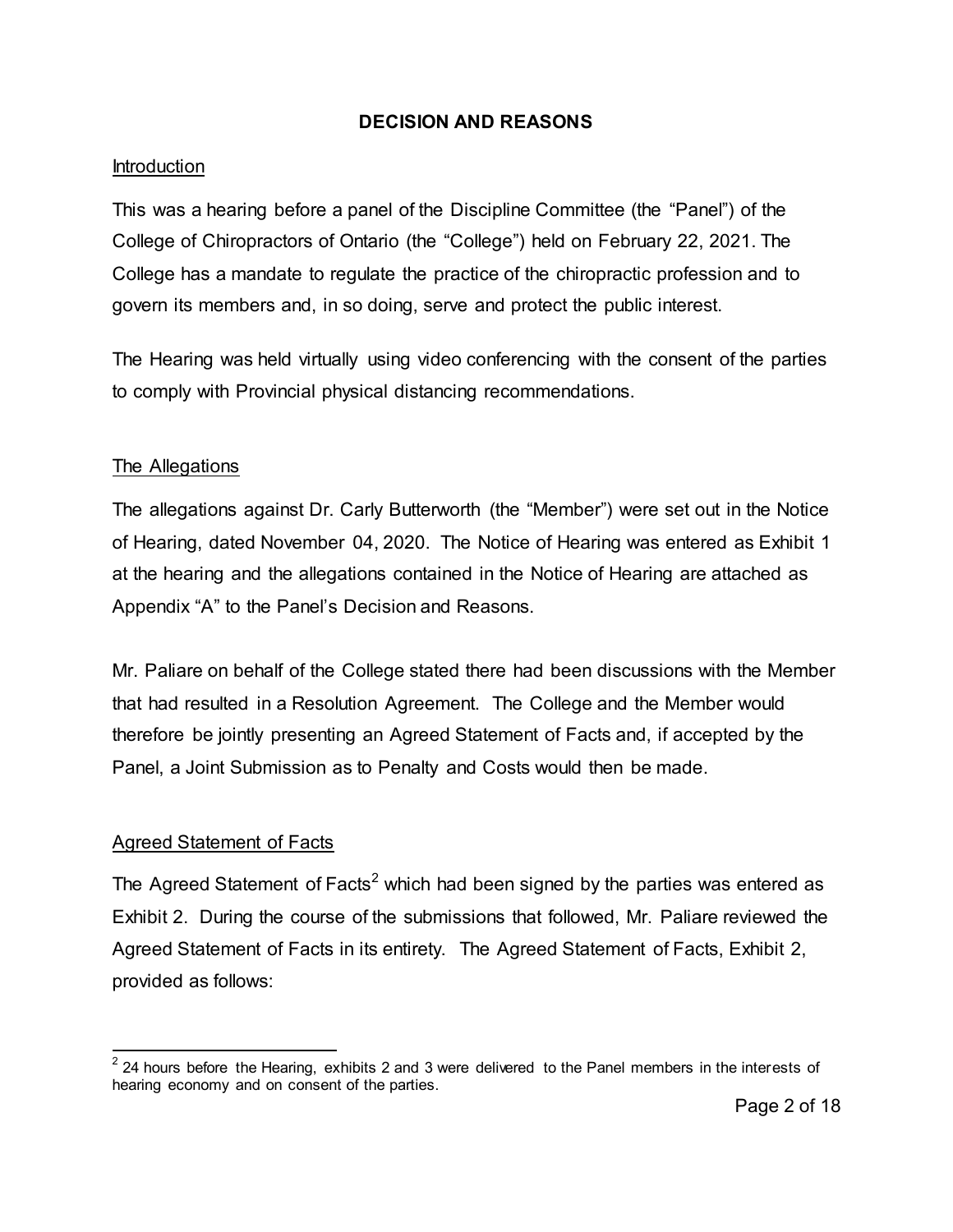## *Background*

- 1. Dr. Carly Butterworth ("Member") became a member of the College of Chiropractors of Ontario ("CCO") in 2013.
- 2. At the relevant time, the Member practiced chiropractic at her clinic, Westend Family Chiropractic and Wellness ("Clinic") in Orangeville, Ontario, which she opened in 2018.
- 3. The Member has no prior complaint or discipline history at the CCO.

# *Selling Orthotics at the Clinic*

- 4. Prior to 2018, the Member worked at another chiropractic clinic in Orangeville. Had she testified, she would have said that it was common at that clinic to provide patients who purchased orthotics with free shoes that patients could select from the orthotics manufacturer.
- 5. When the Member opened the Clinic in 2018, she offered patients who purchased orthotics the opportunity to obtain free footwear from Atlas Orthotics Lab ("Atlas"), the company who supplied orthotics for the Clinic. Patients who participated in the promotion were charged \$500.00 for each pair of orthotics and advised that they could select a free pair of shoes or other footwear from Atlas. Atlas would then charge the Clinic \$150.00 for the footwear. The patient paid \$500.00 for the orthotics and received a receipt for \$500.00.
- 6. Had she testified, the Member would have said that in the Spring of 2019, as a result of patients complaining about the limited choice of footwear available from Atlas, she revised the promotion whereby any patient who purchased orthotics would be offered the opportunity to purchase footwear from either Atlas or another retailer of their choosing. If a patient chose to obtain footwear from Atlas, the Member would follow the protocol described above. However, if a patient chose to obtain footwear from another retailer, the patient was initially provided with a receipt for \$500.00, despite not having paid any money for the orthotics. If they purchased the footwear on their own and provided the Member with a receipt of proof of purchase of footwear, the Member would reimburse the patient up to \$150.00 for the footwear. In this latter scenario, the patient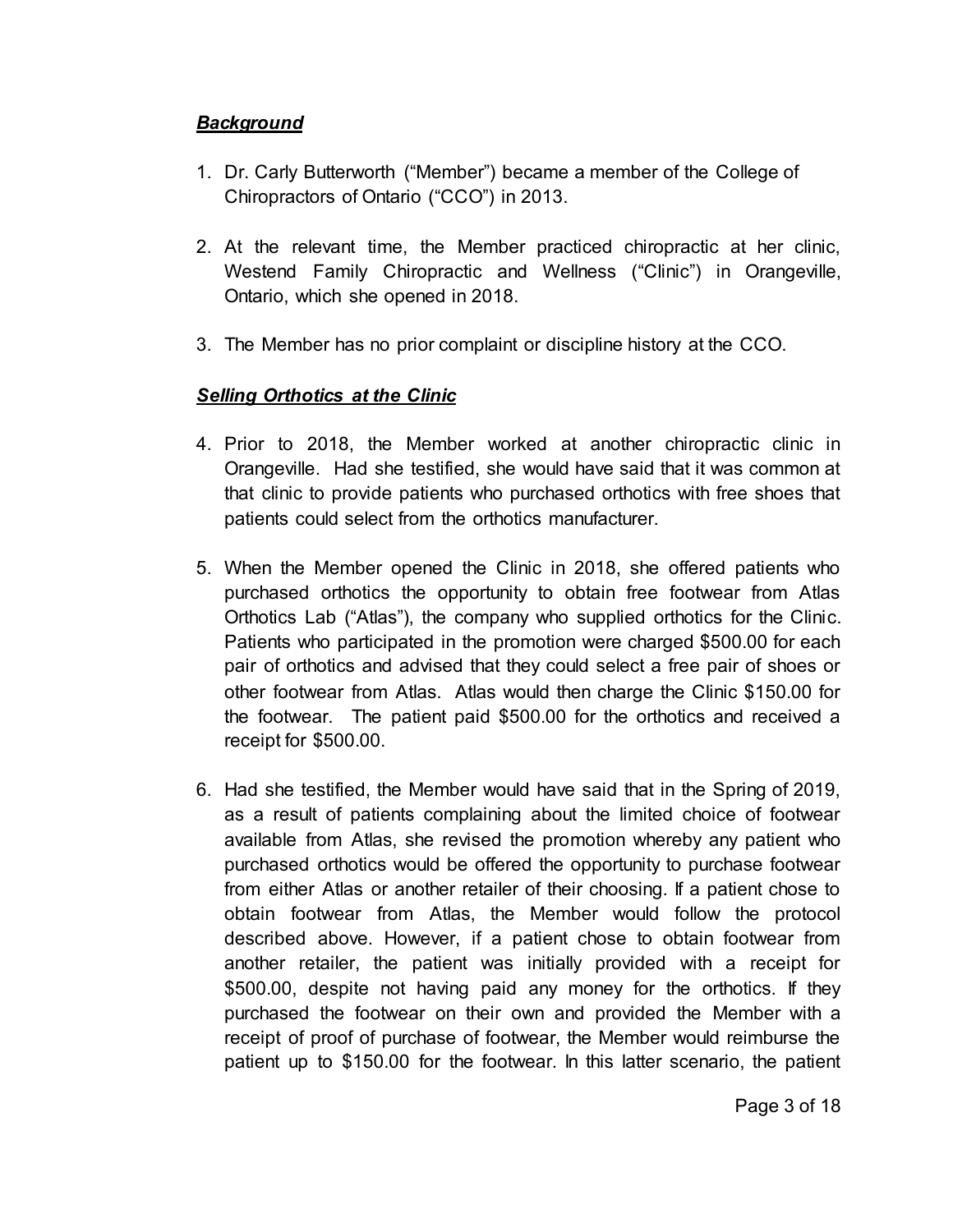would then be required to pay the Member at least \$350.00 for the orthotics, depending on the cost of the footwear (i.e. \$500.00 minus the cost of the footwear).

- 7. The Member advertised that patients could receive custom orthotics for \$500.00 and the price included \$150.00 for a "complimentary shoe allowance". Patients were advised to ask their insurers whether the insurer would pay for a chiropractor to dispense orthotics and ascertain coverage limits for orthotics prior to attending the Clinic to purchase orthotics.
- 8. Had the Member testified, she would have said that she was unaware of any CCO standard or guideline that prohibited chiropractors from providing patients with complimentary footwear.
- 9. On August 15, 2019, Manulife had an undercover investigator attend at the Clinic. The undercover investigator indicated he was looking for orthotics. He was advised by a Clinic staff person to obtain a prescription from a doctor for the orthotics, and to contact his insurance company to confirm whether he had coverage for orthotics, and if so, the coverage amount, how often he could claim, and whether the insurer would pay for orthotics dispensed by a chiropractor. The undercover investigator was advised orthotics would cost \$500.00 and he would be given a \$150.00 shoe allowance.
- 10. On September 3, 2019, the undercover investigator returned to the Clinic with a prescription for orthotics. He was assessed by the Member, and asked her about the offer of free shoes. He was advised by the Member that he could select footwear on the Atlas website or alternatively he could purchase footwear from a retailer of his choosing, with a value of up to \$150.00 and to return to the Clinic with the receipt for the footwear he had purchased. Before he left the Clinic, the undercover investigator was given documentation by a staff person at the Clinic, including a receipt showing he had paid \$500.00 for orthotics, and a letter signed by the Member indicating he had ordered and paid \$500.00 for orthotics. The undercover investigator had not paid any money for orthotics.
- 11. On September 24, 2019, the undercover investigator purchased a pair of shoes at a retailer for \$135.55. He went to the Clinic, presented the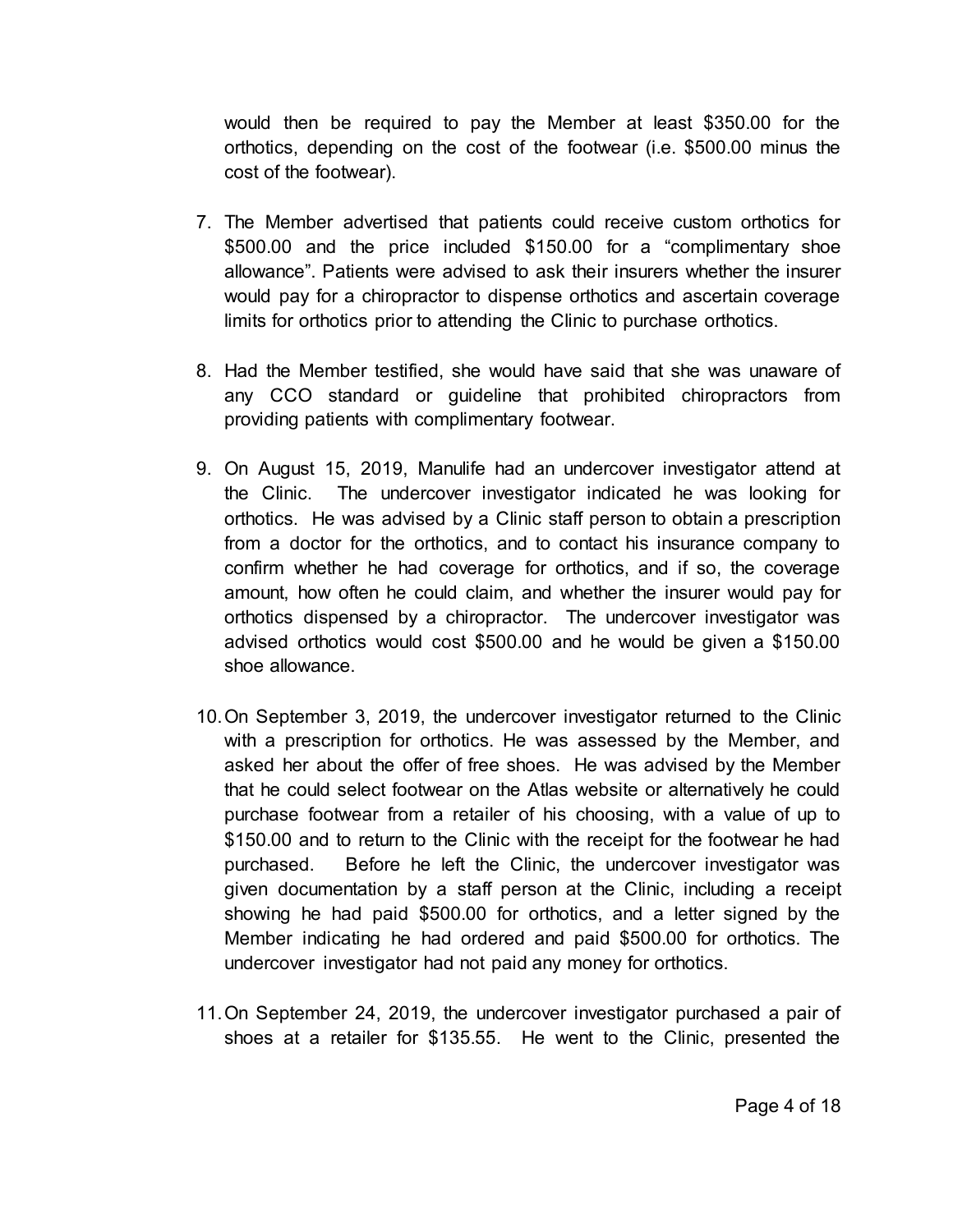receipt for the shoes, and was provided with a pair of orthotics. The undercover investigator paid \$350.00 to the Clinic for the orthotics.

- 12. Manulife subsequently made a complaint dated October 9, 2019 to the CCO regarding the Member's business practices.
- 13. During the course of investigating the complaint, the CCO investigator interviewed the Member, who confirmed that a patient who bought 2 pairs of orthotics would receive a "shoe allowance" of up to \$300.00. In addition, according to the Member, if insurance coverage for a pair of orthotics was less than \$500.00, the Clinic would still issue a receipt indicating (falsely) that the patient had paid \$500.00 for the orthotics and would pay up to \$150.00 for foot wear (in the case of the revised promotion that commenced in the Spring of 2019). For example, if a patient's insurance coverage for orthotics was \$400.00, the patient would be provided with a receipt indicating they had paid \$500.00 for orthotics. The Clinic would pay the patient up to \$150.00 for the shoe allowance, and the patient would pay the Clinic \$250.00 for orthotics.
- 14. The CCO investigator obtained from Manulife a list of all claims for orthotics made by Clinic patients during the period November 1, 2018 – November 8, 2019. Among other things, the CCO investigator determined that during that period, Manulife had paid \$15,300.00 in relation to the Member's complimentary footwear promotions.

## *Relevant CCO Standards of Practice and Guidelines*

- 15. CCO Standard of Practice S-012 Orthotics requires a member to comply with:
	- the business practices provisions in the Professional Misconduct Regulation under the *Chiropractic Act, 1991*, including the requirement to disclose to a patient the fee for a service before the service is provided, including a fee not payable by the patient, and to itemize an account; and
	- CCO Guideline G-008: Business Practices which provides that a member may not bill any payor fees in excess of his/her normal fee billed to a private patient for similar services.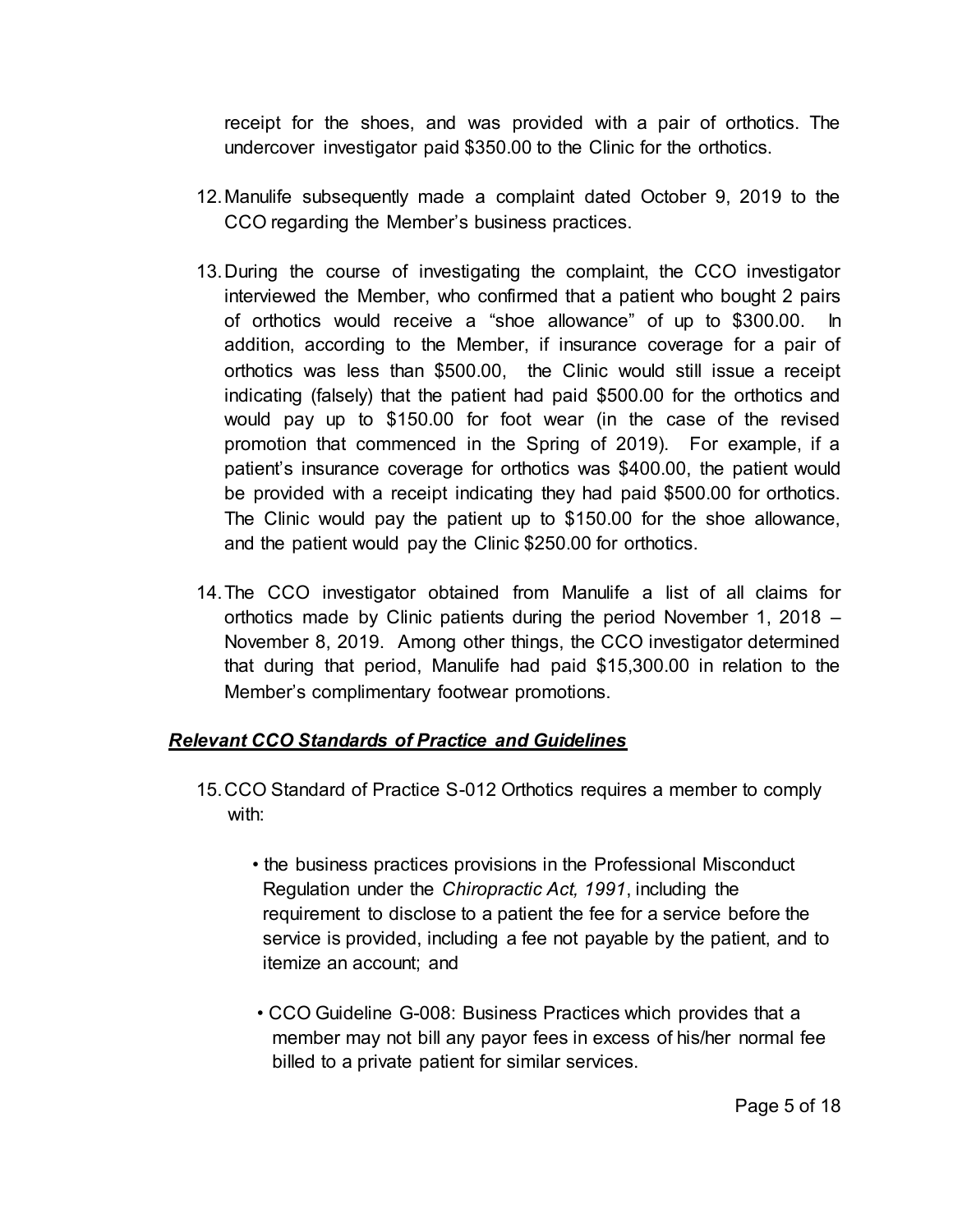In addition, the cost of the orthotics must reasonably relate to the time and expertise of, and cost to, the member. A member shall only issue a receipt for payments that have been received.

- 16. CCO Standard of Practice S-016: Advertising permits a chiropractor to advertise fees for chiropractic services under certain circumstances, including:
	- the advertisement contains accurate, complete and clear disclosure of what is and what is not included in the fee;
	- there are no hidden fees/costs:
	- the member does not bill a third-party payor for the complimentary portion of the diagnostic or treatment service; and
	- the advertisement is presented in a professional manner that maintains the dignity of the profession.
- 17. CCO Guideline G-008 Business Practices requires that members:
	- charge fees for chiropractic care that reflect and are consistent with the examination and care that is recommended, provided and documented in the patient health record;
	- charge fees that are fair and reasonable;
	- only charge for care that is diagnostically or therapeutically necessary;
	- provide an account for professional services that is itemized where the account includes a fee for a product or device or a service other than care;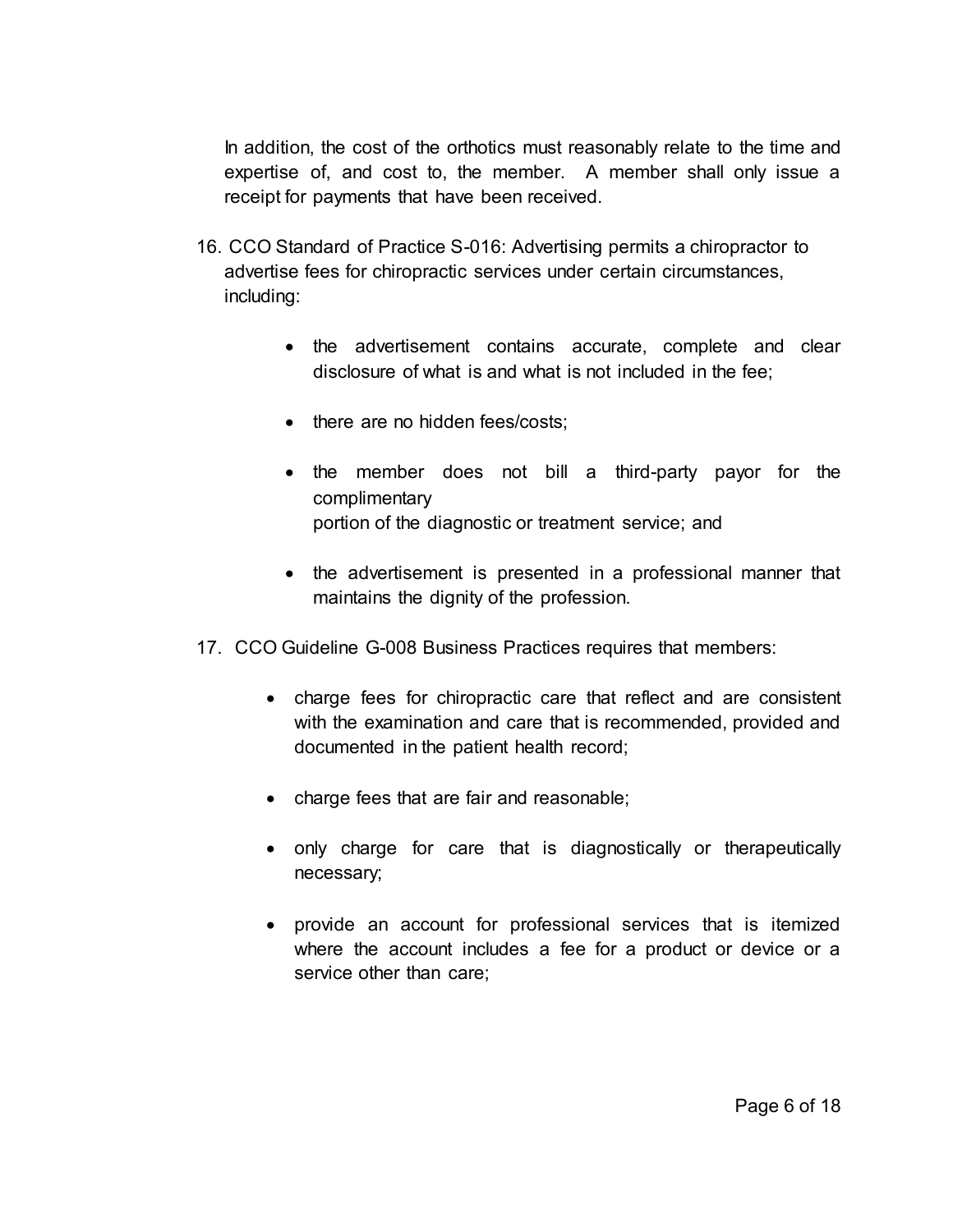- bill third-party payors the same fees as are billed to uninsured patients for similar services and bill all third-party payors the same amount, regardless of insurance coverage; and
- have a discussion with a patient of the member's involvement with billing third-party payors to ensure the patient is fully aware of their own responsibilities regarding reimbursement from any thirdparty payor.

#### *Other*

- 18. The Member co-operated fully with the CCO investigation. In addition, she has voluntarily and proactively taken a number of steps to improve her practice, including:
	- a. reviewing relevant CCO standards and guidelines, including the Professional Misconduct Regulation; CCO Standard of Practice S-012: Orthotics; CCO Guideline G-008: Business Practices; CCO Standard of Practice S-016: Advertising, and CCO Guideline G-016: Advertising;
	- b. taking courses regarding orthotics, marketing and recordkeeping; and
	- c. changing practices at the Clinic, including issuing receipts that reflect the amount paid by the patient after payment has been received, ceasing to provide complimentary footwear, ensuring that insurers are not billed either directly or indirectly for complimentary services or products, itemizing accounts for professional services as required, and ensuring that her advertising reflects appropriate practices and is consistent with CCO requirements regarding advertising.

## *Admissions*

19. The Member acknowledges that offering an incentive, such as free shoes, for patients to use their insurance coverage for orthotics could result in excessive and unnecessary demands and claims for medical devices. In addition, as the cost of the shoes that were free to patients were incorporated into the claims that were submitted to the insurer, the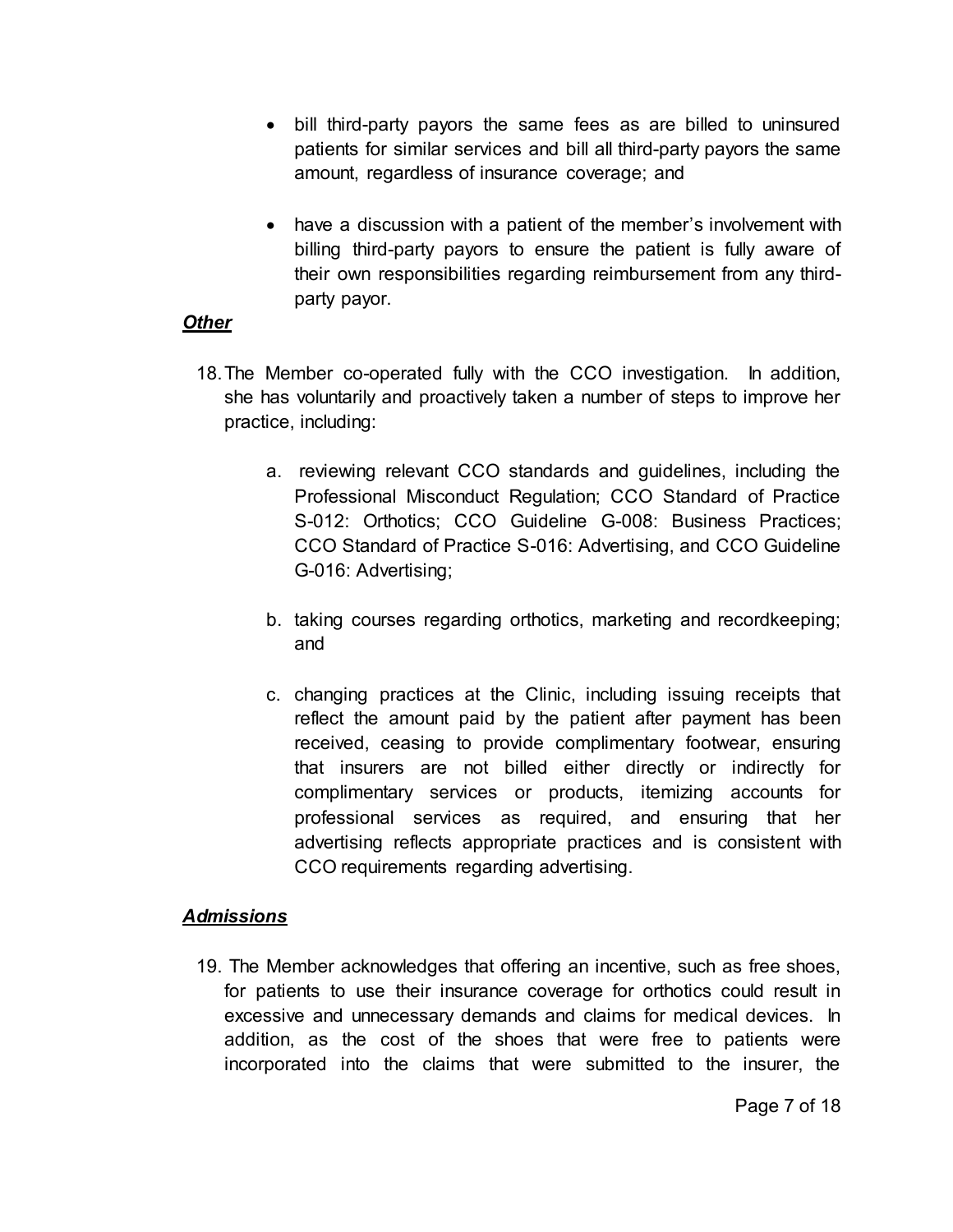Member now recognizes that the insurer effectively paid for the cost of shoes that were not a benefit of its insurance plans and were not itemized in any invoice or claim form.

- 20. As a result of the facts set out above, the Member admits that she committed acts of professional misconduct as described in the Notice of Hearing dated November 4, 2020 ("Notice of Hearing"), and in particular she:
	- a. contravened a standard of practice of the profession or failed to maintain the standard of practice expected of members of the profession, as described in allegation #1;
	- b. falsified a record or records relating to her practice, as described in allegation #2;
	- c. signed or issued, in her professional capacity, a document she knew contained a false or misleading statement, as described in allegation #3;
	- d. submitted an account or charge for services that she knew was false or misleading, as described in allegation #4; and
	- e. engaged in conduct or performed an act, that, having regard to all the circumstances, would reasonably be regarded by members as disgraceful, dishonourable and unprofessional, as described in allegation #5.
- 21. The Member acknowledges that she received advice from her counsel, Lad Kucis prior to entering into this Resolution Agreement. The Member agrees that she is entering into this Resolution Agreement and signing the Agreed Statement of Facts freely and voluntarily.

#### Member's Plea

The Member admitted the Allegations contained in the Notice of Hearing (Exhibit 1) namely 1, 2, 3, 4, and 5. A plea inquiry was conducted by the Panel Chair. At the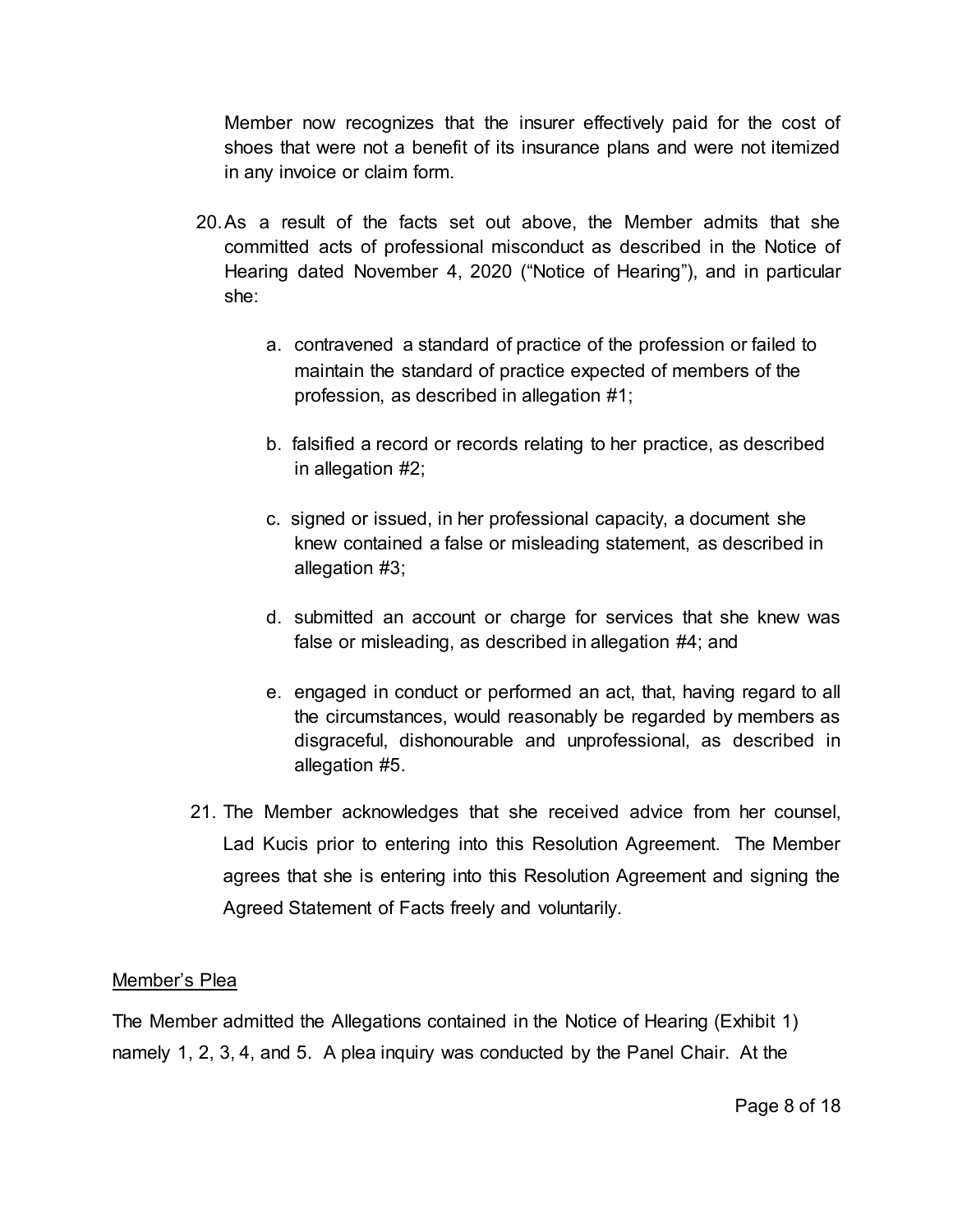conclusion of that process, the Panel was satisfied that the Member's admissions of professional misconduct were voluntary, informed and unequivocal.

#### **Decision**

The Panel heard submissions by Mr. Paliare on behalf of the College, and Mr. Kucis on behalf of the Member with respect to the Agreed Statement of Facts. During the course of the submissions, the parties highlighted the admitted facts and invited the Panel to make findings against the Member. In addition, the Panel sought and obtained advice from its independent legal counsel, who reminded the Panel that the Agreed Statement of Facts could form the basis for their findings at this hearing.

After deliberation, the Panel was satisfied that the admissions of professional misconduct made by the Member were supported by the agreed-upon facts contained in the Agreed Statement of Facts.

Consequently, we made findings of professional misconduct against Dr. Carly Butterworth in relation to allegations set out in the Notice of Hearing (Exhibit 1). In particular, the Panel found that the Member has:

- a. contravened a standard of practice of the profession or failed to maintain the standard of practice expected of members of the profession, as described in allegation #1;
- b. falsified a record or records relating to her practice, as described in allegation #2;
- c. signed or issued, in her professional capacity, a document she knew contained a false or misleading statement, as described in allegation #3;
- f. submitted an account or charge for services that she knew was false or misleading, as described in allegation #4; and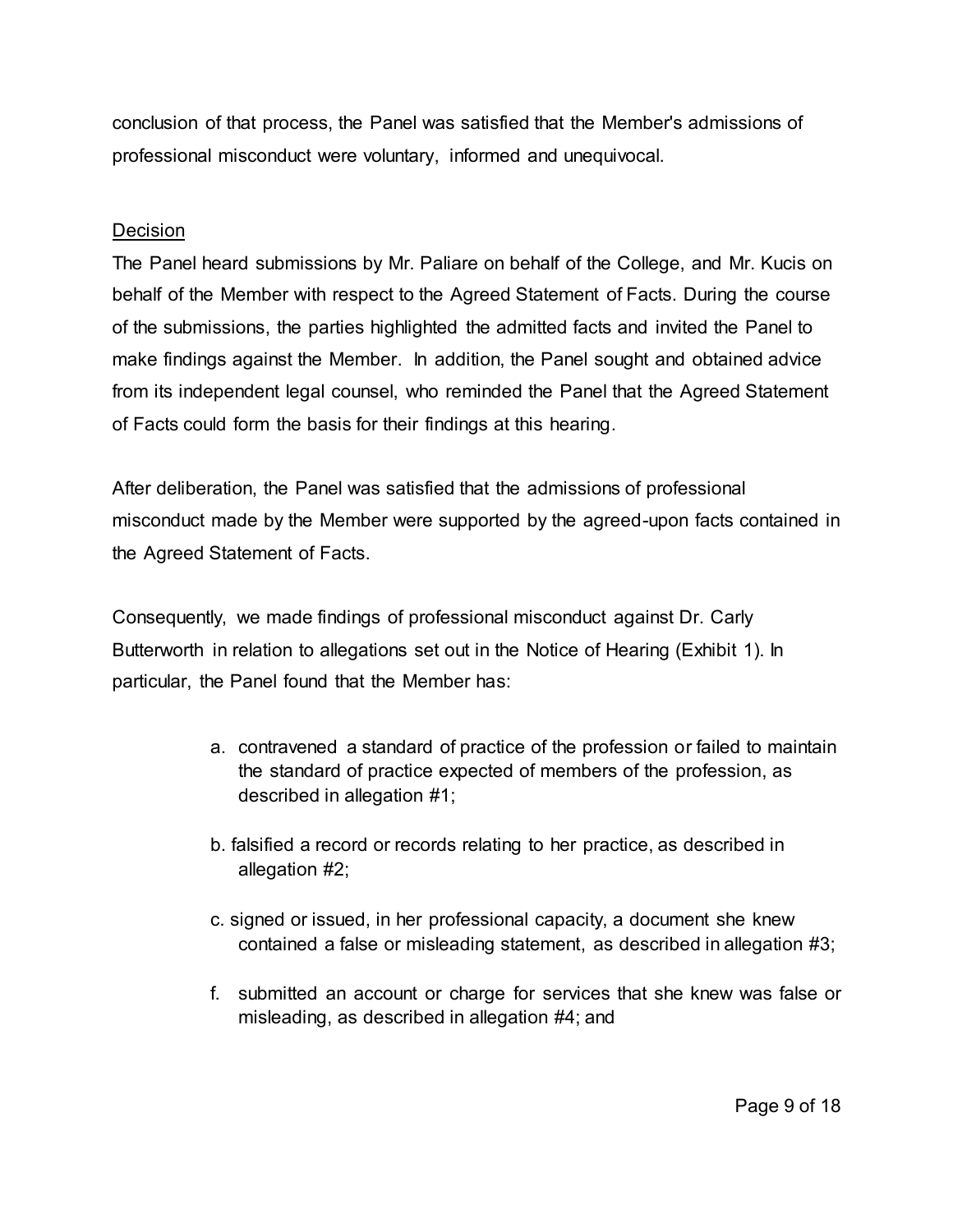g. engaged in conduct or performed an act, that, having regard to all the circumstances, would reasonably be regarded by members as disgraceful, dishonourable and unprofessional, as described in allegation #5.

Taking into account s. 49 of the *Health Professions Procedural Code,* the Panel relied exclusively on the evidence presented at the hearing as contained in the Agreed Statement of Facts (Exhibit 2) in reaching its decision. The Panel found that the facts it contained provided a sufficient foundation for the findings of professional misconduct.

## Penalty and Costs

Counsel for the College advised the Panel that a Joint Submission as to Penalty and Costs had been agreed upon. The Joint Submission was entered as Exhibit 3. Mr. Paliare and Mr. Kucis made submissions in support of the Joint Submission. In addition, the Panel sought and obtained advice from its independent legal counsel, Mr. Colin Stevenson. Mr. Stevenson provided guidance concerning the approach that Discipline panels should take when joint submissions are placed before them.

The Joint Submission invited the Panel to make an order regarding penalty:

- 1. Requiring the Member to appear before the panel to be reprimanded.
- 2. Directing the Registrar and General Counsel ("Registrar") to suspend the Member's certificate of registration for a period of eight months ("Suspension"), with the Suspension to take effect on March 1, 2021.
- 3. Directing the Registrar to impose the following terms, conditions and limitations ("Conditions") on the Member's certificate of registration:
	- a. By August 1, 2021, the Member must: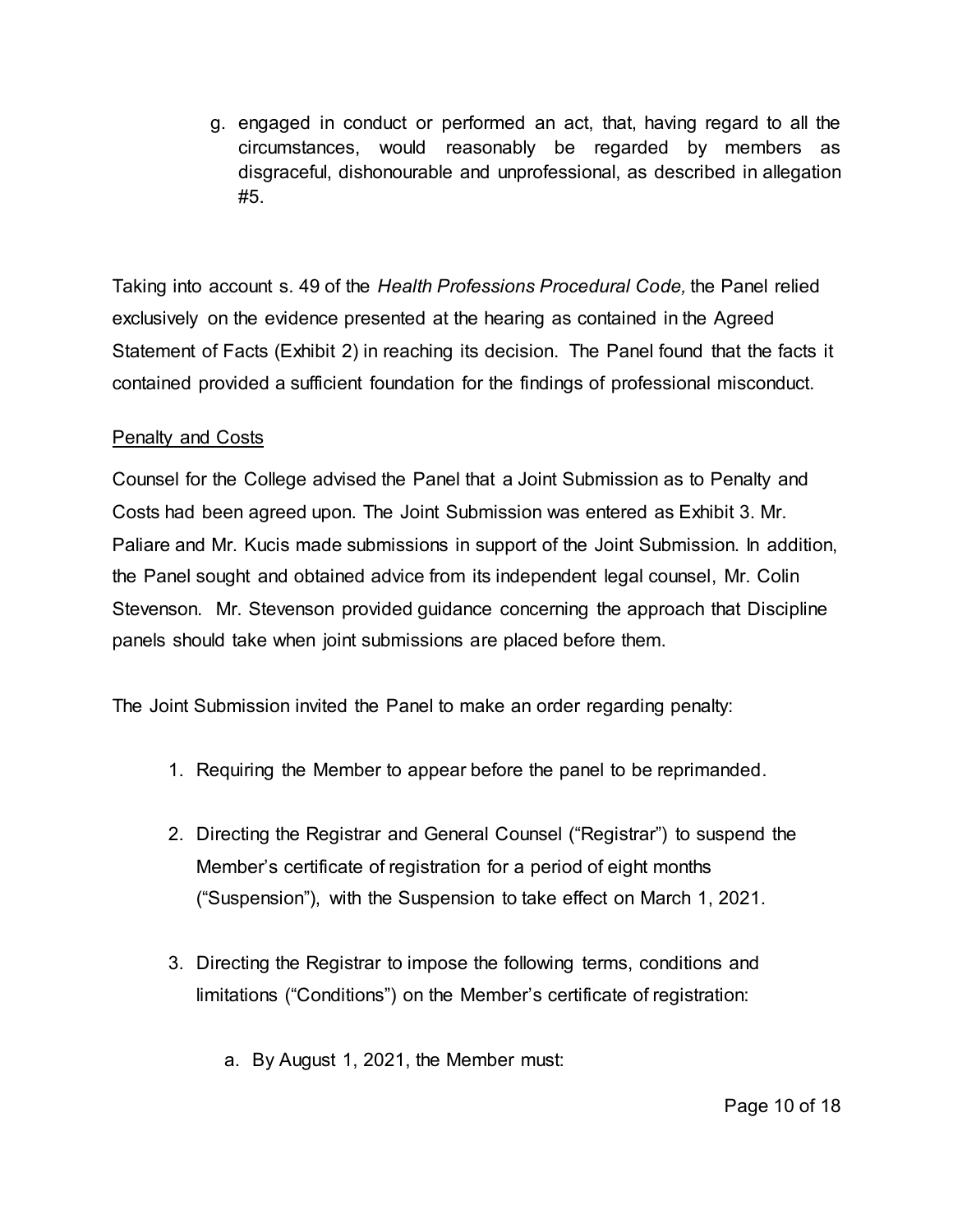- i. review, and undertake in writing to comply with, all CCO regulations, standards of practice, policies and guidelines, including but not limited to the business practices portion of the Professional Misconduct Regulation; CCO Standard of Practice S-002: Record Keeping; CCO Standard of Practice S-012 Orthotics; CCO Standard of Practice S-016 Advertising; CCO Guideline G-016: Advertising; and CCO Guideline G-008: Business Practices; and
- ii. provide evidence that she has successfully completed, at her own expense, the Legislation and Ethics Examination and the Record Keeping Workshop;
- b. Requiring the Member to be peer assessed at her own expense within six months of returning to practice after the lifting of the Suspension.
- 4. Directing the Registrar to suspend three months of the Suspension if the Member satisfactorily completes the Conditions set out in Paragraph 3a.
- 5. Requiring that the results of the proceeding be recorded in the public portion of the Register and published in the Annual Report or other publications at the discretion of the College of Chiropractors of Ontario.

The CCO and the Member also request that the Panel make the following order regarding costs:

1. Requiring the Member to pay \$10,000.00 to the CCO to partially pay for its costs of the investigation and the costs and expenses of the hearing and of legal counsel by December 31, 2021, with the Member to provide post-dated cheques to the CCO for that amount by February 22, 2021.

The Joint Submission as to Penalty and Costs, which was signed by Dr. Butterworth, also contained the following:

Dr. Butterworth acknowledges that she received advice from her counsel, Lad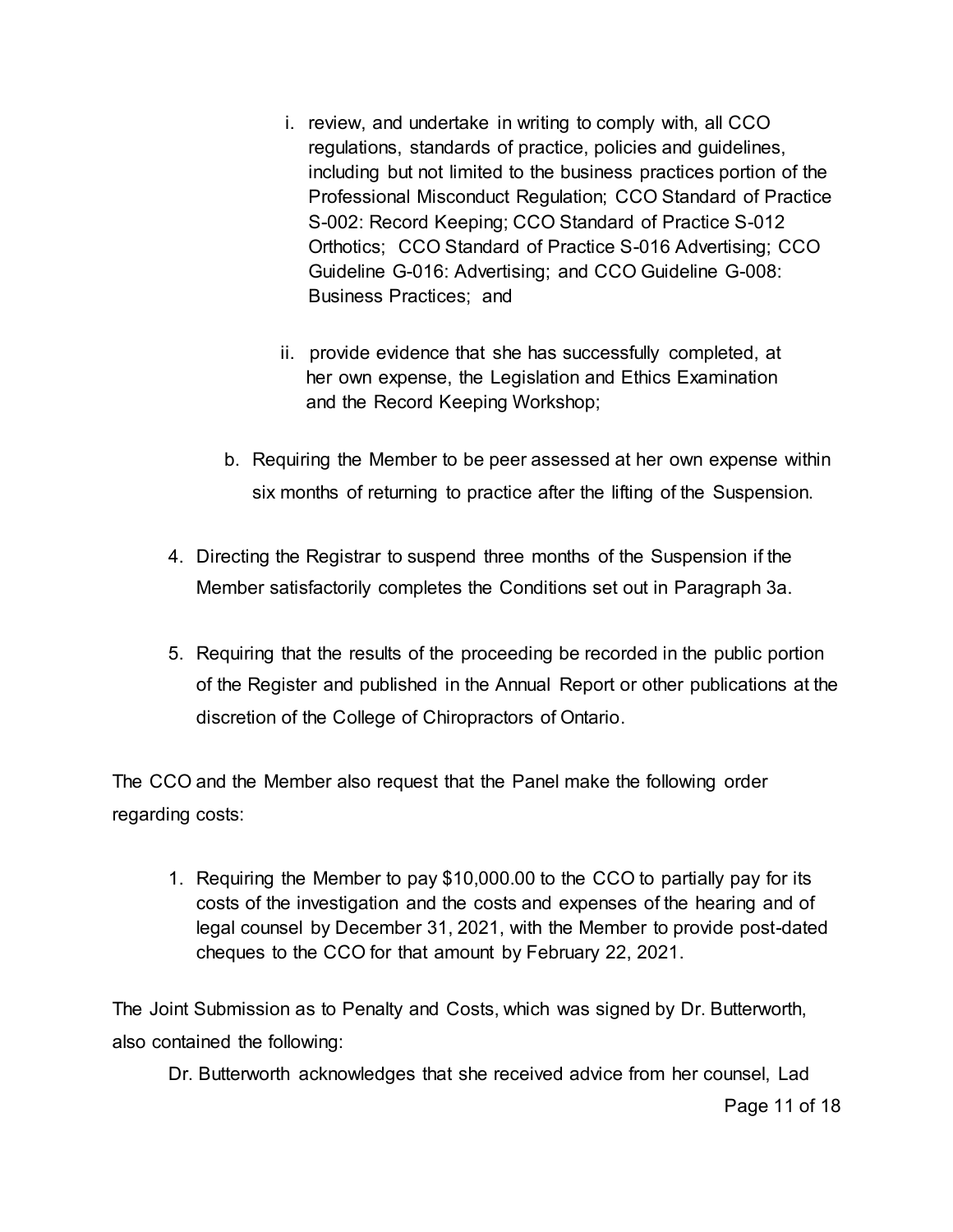Kucis, prior to entering into this Resolution Agreement, and affirms that she is signing the Joint Submission on Penalty and on Costs freely and voluntarily.

## Penalty Decision and Reasons

The Panel was of the view that the parties had come to a fair and equitable resolution, having carefully balanced the issues of protection of the public, remediation of the Member and her practice, as well as ensuring specific and general deterrence. The Member had cooperated with the College and, by agreeing to the facts, has accepted responsibility for her actions. Dr. Butterworth has avoided the unnecessary delay and expense that would have been incurred in resolving the allegations at a contested hearing.

The Panel therefore made an order:

- 1. Requiring the Member to appear before the panel to be reprimanded.
- 2. Directing the Registrar and General Counsel ("Registrar") to suspend the Member's certificate of registration for a period of eight months ("Suspension"), with the Suspension to take effect on March 1, 2021.
- 3. Directing the Registrar to impose the following terms, conditions and limitations ("Conditions") on the Member's certificate of registration:
	- a. By August 1, 2021, the Member must:
		- i. review, and undertake in writing to comply with, all CCO regulations, standards of practice, policies and guidelines, including but not limited to the business practices portion of the Professional Misconduct Regulation; CCO Standard of Practice S-002: Record Keeping; CCO Standard of Practice S-012 Orthotics; CCO Standard of Practice S-016 Advertising; CCO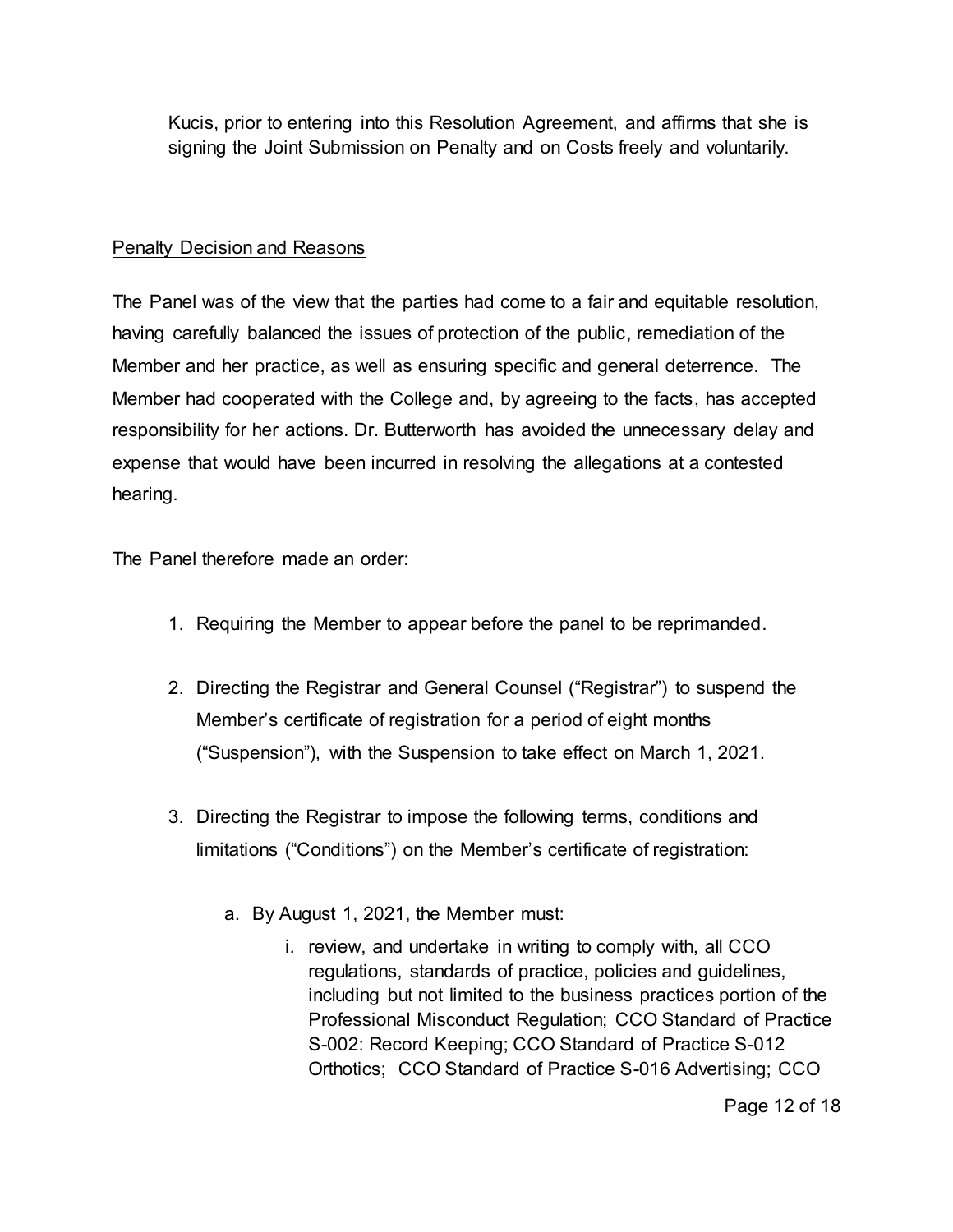Guideline G-016: Advertising; and CCO Guideline G-008: Business Practices; and

- ii. provide evidence that she has successfully completed, at her own expense, the Legislation and Ethics Examination and the Record Keeping Workshop;
- b. Requiring the Member to be peer assessed at her own expense within six months of returning to practice after the lifting of the Suspension.
- 4. Directing the Registrar to suspend three months of the Suspension if the Member satisfactorily completes the Conditions set out in Paragraph 3a.
- 5. Requiring that the results of the proceeding be recorded in the public portion of the Register and published in the Annual Report or other publications at the discretion of the College of Chiropractors of Ontario.
- 6. Requiring the Member to pay \$10,000.00 to the CCO to partially pay for its costs of the investigation and the costs and expenses of the hearing and of legal counsel by December 31, 2021, with the Member to provide post-dated cheques to the CCO for that amount by February 22, 2021.

# Administration of Reprimand

It was noted on the record that the Joint Submission on Penalty (Exhibit 3) contained an Undertaking $^3$  marked as Exhibit "A", that among other things expressly waived the Member's right of appeal of any decision by the Discipline Committee in relation to the November 04, 2020 Notice of Hearing (Exhibit 1). Further, the Panel confirmed that the Member was prepared for the oral reprimand to be administered immediately following the hearing. Consistent with the necessity to conduct the hearing via videoconference

 3 Appendix "B" of this Decision and Reasons.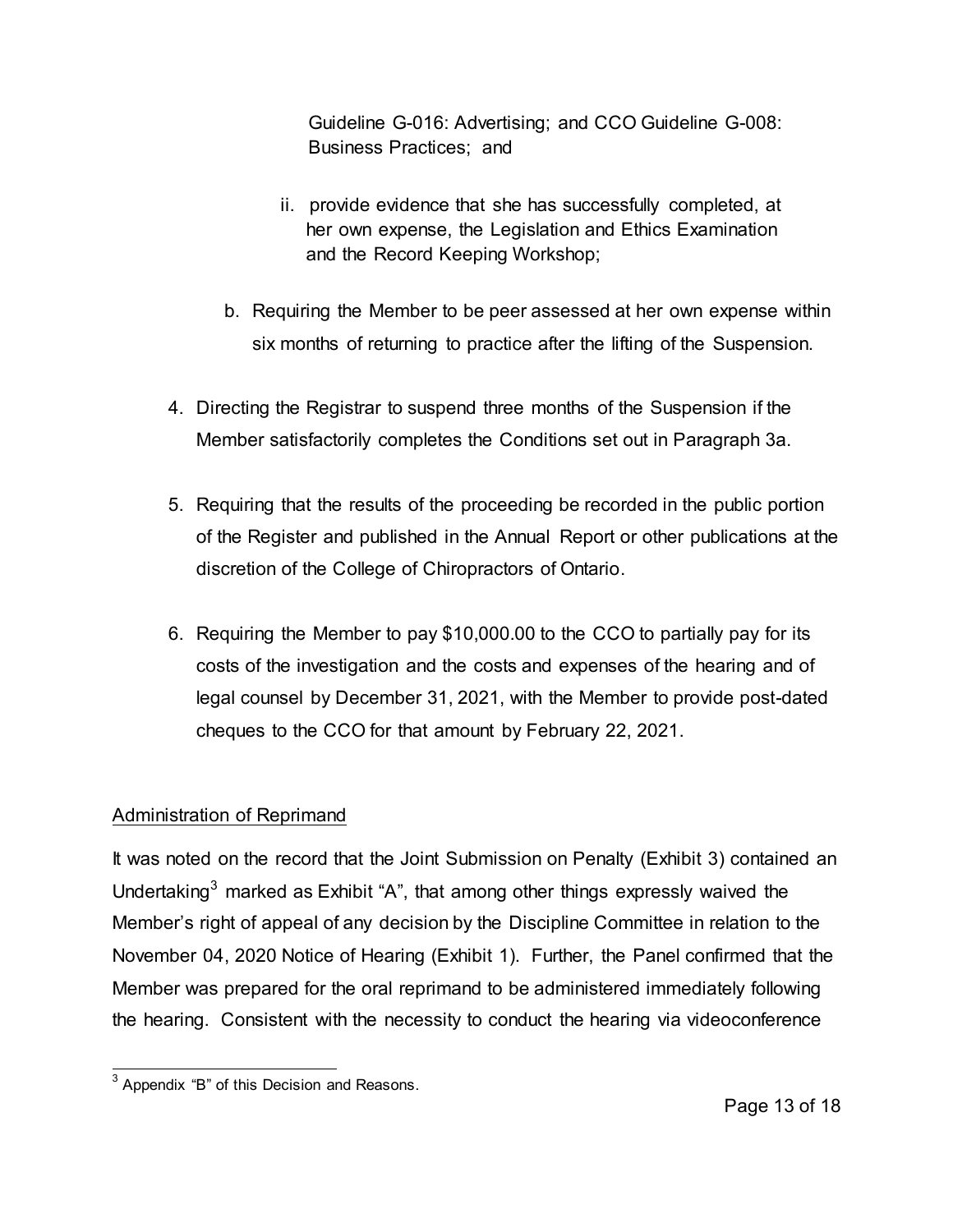the Panel administer the oral reprimand in the same manner at the conclusion of the hearing.

I, **Dr. Colin Goudreau**, sign this decision and reasons for the decision on behalf of the members of the Discipline Panel as listed below.

February 26th, 221

Dr. Colin Goudreau Date: February 26, 2021

Panel Members:

Mr. Robert MacKay (Chair) Dr. Colin Goudreau Ms. Robyn Gravelle Dr. Murray Townsend Dr. Matthew Tribe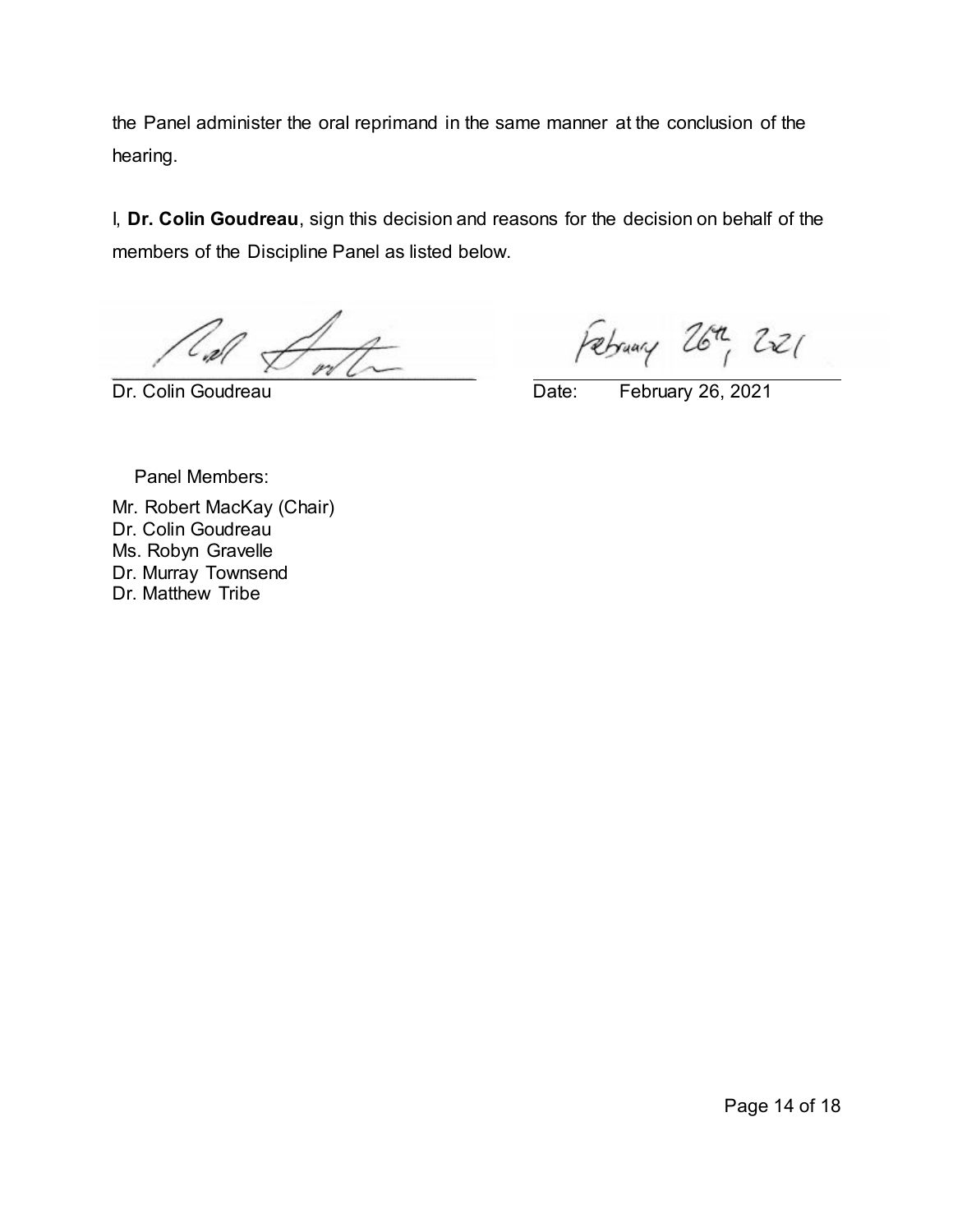#### **Appendix "A" Allegations contained in the Notice of Hearing, regarding Dr. Carly Butterworth (Exhibit 1)**

## **TAKE NOTICE THAT IT IS ALLEGED THAT:**

1. You have committed an act of professional misconduct as provided by subsection 51(1)(c) of the Health Professions Procedural Code of the *Chiropractic Act*, 1991, S.O. 1991, c. 21, as amended, and paragraph 1(2) of *Ontario Regulation 852/93*, in that during the period November 1, 2018 – November 8, 2019, at Westend Family Chiropractic in Orangeville, Ontario, you contravened a standard of practice of the profession or failed to maintain the standard of practice expected of members of the profession with respect to a claim or claims for orthotics made to Manulife and/or reimbursing a patient or patients for the purchase of shoes.

2. You have committed an act of professional misconduct as provided by subsection 51(1)(c) of the Health Professions Procedural Code of the *Chiropractic Act*, 1991, S.O. 1991, c. 21, as amended, and paragraph 1(20) of *Ontario Regulation 852/93*, in that during the period November 1, 2018 – November 8, 2019, at Westend Family Chiropractic in Orangeville, Ontario, you falsified a record or records relating to your practice with respect to claims made to Manulife for orthotics.

3. You have committed an act of professional misconduct as provided by subsection 51(1)(c) of the Health Professions Procedural Code of the *Chiropractic Act*, 1991, S.O. 1991, c. 21, as amended, and paragraph 1(22) of *Ontario Regulation 852/93*, in that during the period November 1, 2018 – November 8, 2019, at Westend Family Chiropractic in Orangeville, Ontario, on one or more occasions, you signed or issued, in your professional capacity, a document you knew contained a false or misleading statement with respect to claims made to Manulife for orthotics.

4. You have committed an act of professional misconduct as provided by subsection 51(1)(c) of the Health Professions Procedural Code of the *Chiropractic Act*, 1991, S.O. 1991, c. 21, as amended, and paragraph 1(23) of *Ontario Regulation 852/93*, in that during the period November 1, 2018 – November 8, 2019, at Westend Family Chiropractic in Orangeville, Ontario, on one or more occasions, you submitted an account or charge for services that you knew were false or misleading to Manulife for orthotics.

5. You have committed an act of professional misconduct as provided by subsection 51(1)(c) of the Health Professions Procedural Code of the *Chiropr*a*ctic Act*, 1991, S.O. 1991, c. 21, as amended, and paragraph 1(33) of *Ontario Regulation 852/93*, in that during the period November 1, 2018 – November 8, 2019, at Westend Family Chiropractic in Orangeville, Ontario, on one or more occasions, you engaged in conduct or performed an act, that, having regard to all the circumstances, would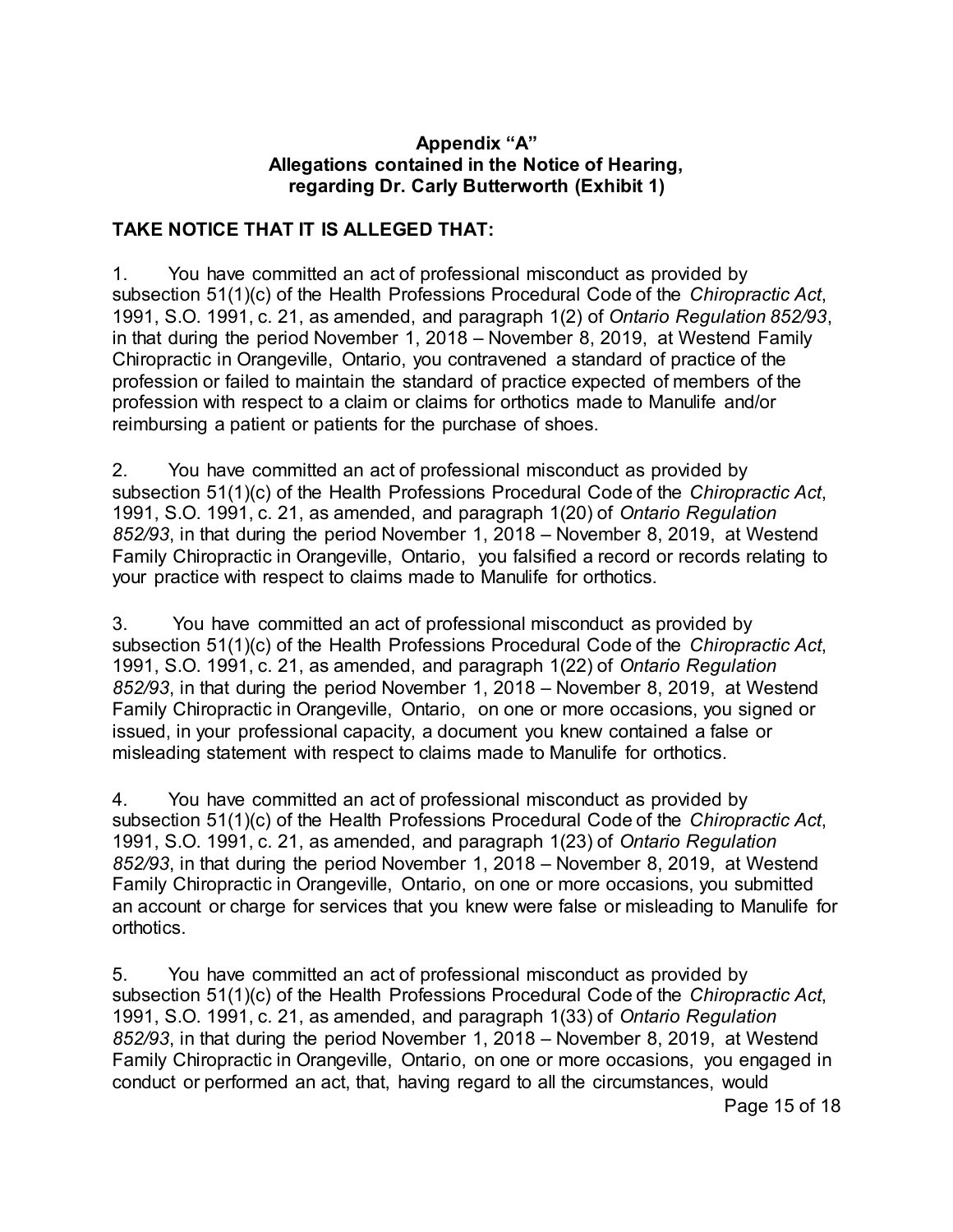reasonably be regarded by members as disgraceful, dishonourable or unprofessional with respect to your making claims to Manulife with respect to a claim or claims for orthotics and/or reimbursing a patient or patients for the purchase of shoes.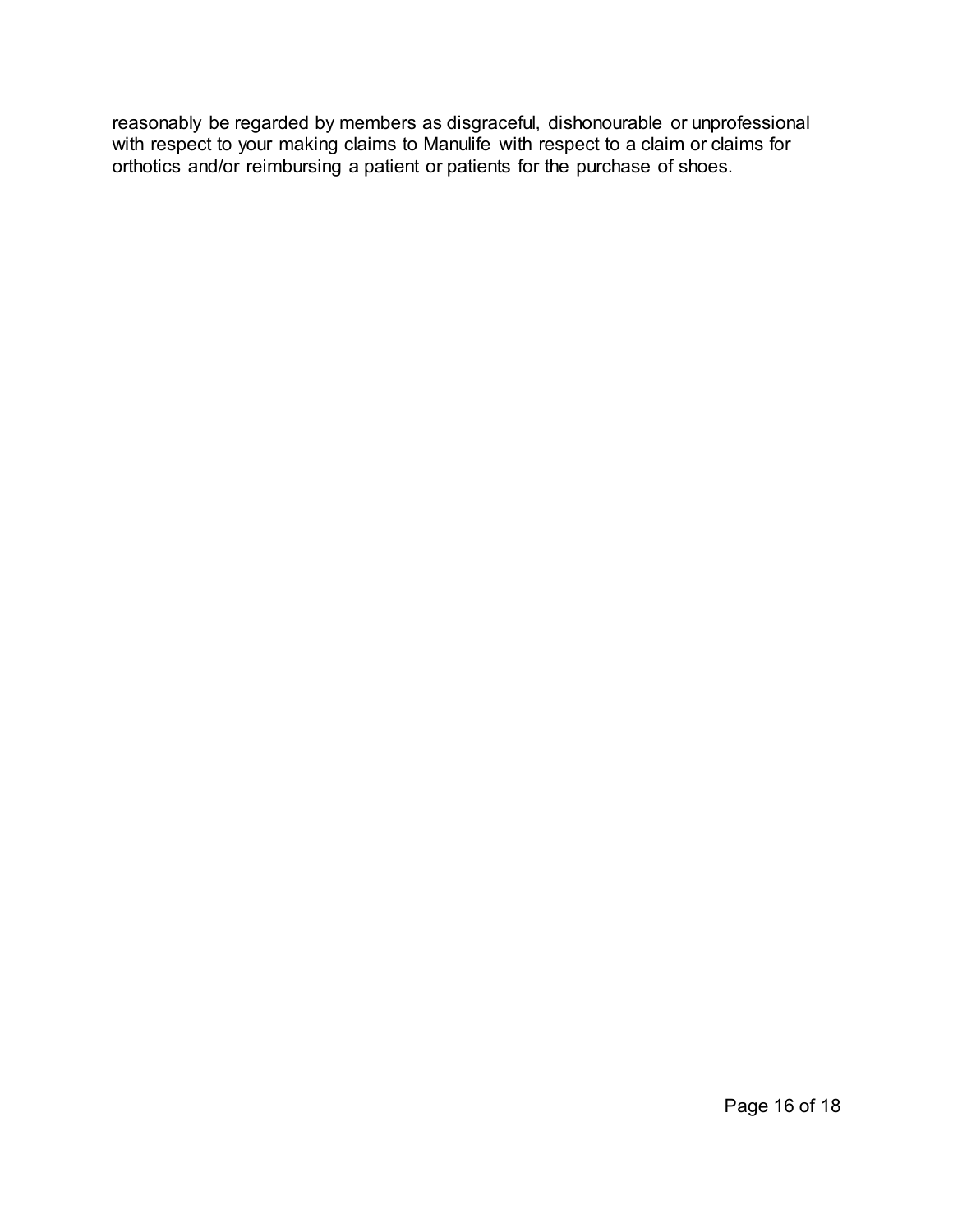## **Appendix "B"**

## **UNDERTAKING Exhibit "A"**

# **To: The Registrar and General Counsel ("Registrar") of the College of Chiropractors of Ontario ("CCO")**

I, Dr. Carly Butterworth, undertake to the Registrar and agree to do the following:

1. On or before August 1, 2021, I will:

a. review, and undertake in writing to comply with, all CCO regulations, standards of practice, policies and guidelines, including but not limited to: review, and undertake in writing to comply with, all CCO regulations, standards of practice, policies and guidelines, including but not limited to the business practices portion of the Misconduct Regulation; CCO Standard of Practice S-002: Record Keeping; CCO Standard of Practice S-012 Orthotics; CCO Standard of Practice S-016 Advertising; CCO Guideline G-008: Business Practices; and CCO Guideline G-016: Advertising;

b. provide evidence that I have successfully completed, at my own expense, the CCO's Legislation and Ethics Examination and the Record Keeping Workshop.

- 2. I will pay to the CCO a total of \$10,000.00 for the partial payment of its costs and expenses related to its investigation, hearing and legal costs by December 31, 2021 and will providing post-dated cheques for that amount to the CCO on or before February 22, 2021.
- 3. I agree not to appeal or ask for a judicial review of the decision of the Discipline Committee.
- 4. I acknowledge that failure to abide by any of the terms of this Undertaking could result in the referral of specified allegations of professional misconduct to the Discipline Committee.
- 5. I acknowledge that I have been advised by the CCO to obtain legal advice prior to executing this Undertaking and have obtained the advice of my